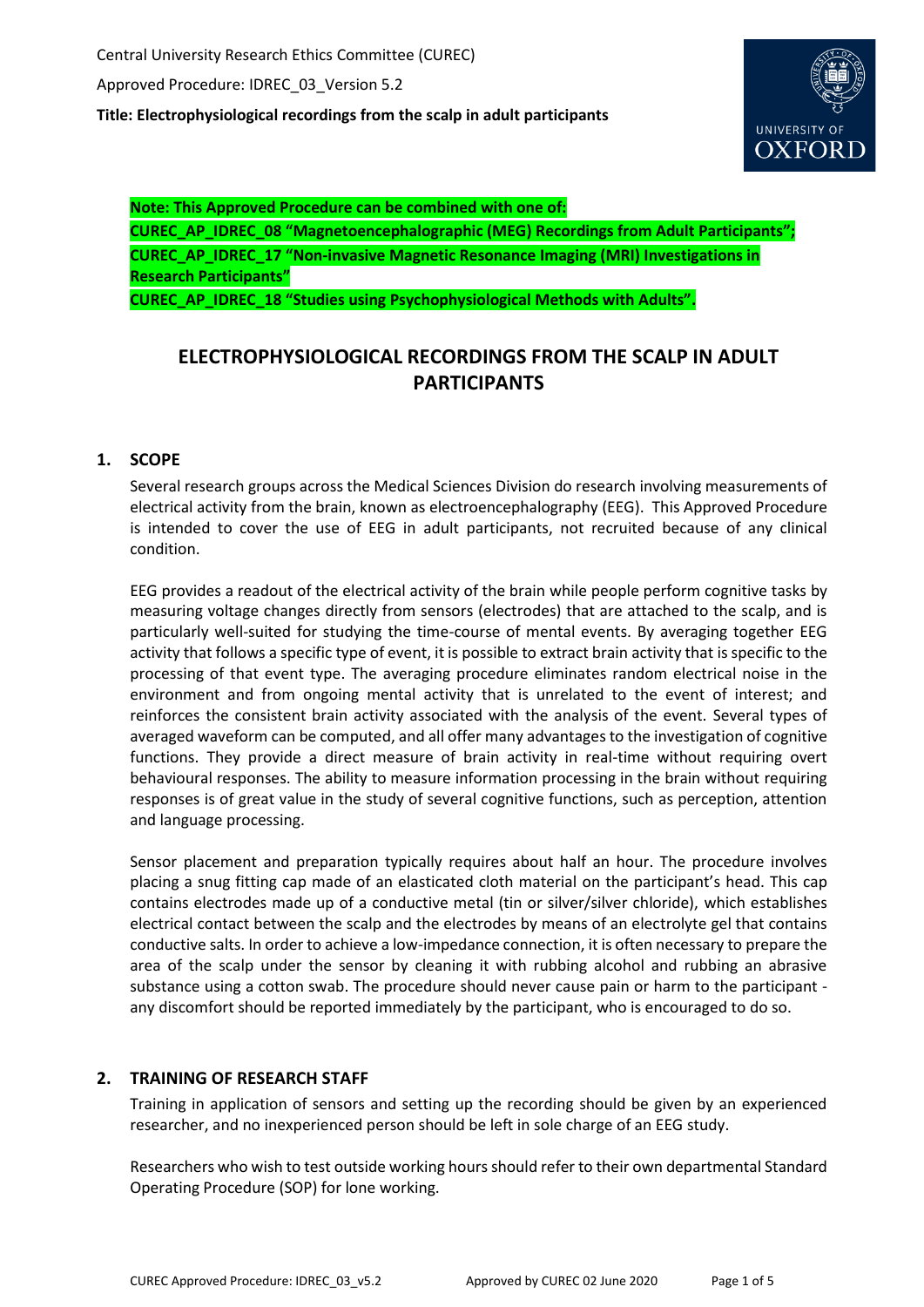### **3. METHODS FOR RECRUITING PARTICIPANTS**

Potential participants will be identified by one of the methods outlined on the CUREC application. When a potential participant registers interest, further information (prepared using the associated template information sheet) will be sent, together with details as to how to confirm they would like to take part. It is acceptable to mention rewards in recruitment advertisements for this kind of research, where competent adults volunteer themselves to take part, and there is no significant risk to the participant other than boredom.

### **4. INFORMATION PROVIDED TO PARTICIPANTS**

The information provided should be appropriate to your specific research and presented in an accessible way. If there is not enough information, potential participants might not be able to make an informed decision. On the other hand, if the information sheet is too long or unclear (e.g. through using overly-technical language) they might not read it properly or it could deter them from taking part. Most word-processing packages provide readability statistics for a document, and one should aim for a 12-year-old (Year 7) reading level for adults.

Please refer to, and use, the template **[Information Sheet](http://researchsupport.admin.ox.ac.uk/governance/ethics/resources/ap#collapse2-7) associated with this Approved Procedure.**

### **5. CONSENT OF PARTICIPANTS**

Written consent will be obtained from all participants using the **Consent Form associated with this Approved Procedure.**

Written consent will be obtained from all participants on the day of the first session, following a suitable (at least 24 hour) period during which they will have had an opportunity to read the Information Sheet and discuss their participation with others and with the researchers. An experienced researcher will answer all and any questions before consent is obtained. Consent will be taken by a member of the research team who has appropriate training, as confirmed by the Principal Investigator. Participants will be reminded that they are able to change their mind and withdraw from the study at any point without penalty. Vulnerable populations or participants who are unable to provide informed consent in English are not covered by this Approved Procedure.

Copies of the signed consent forms will be provided to the participants along with the information sheet. The originals, along with the TMS safety questionnaires administered before every session, will be kept in the files of the researchers.

Please also see CUREC's [guidance on the informed consent process.](http://researchsupport.admin.ox.ac.uk/governance/ethics/resources/consent)

### **6. COMPENSATION**

Compensation (either financial or in kind) may be offered to participants for their time and travel expenses. Some studies (for example, those investigating reward processing) may offer a performance-related reward. Individual proposals will detail the value (if any) of compensation to be offered. Compensation is limited to the time and inconvenience incurred as well as reasonable travel expenses and will in no circumstances consist of course credits for student participants.

Consideration should be given to how and when participants are told about any recompense. Participant information sheets and recruitment materials should state that recompense will be made so that potential participants are not discouraged from participating by the associated costs. As a general rule, recruitment material should not state the value. However, if this is necessary (e.g. it is a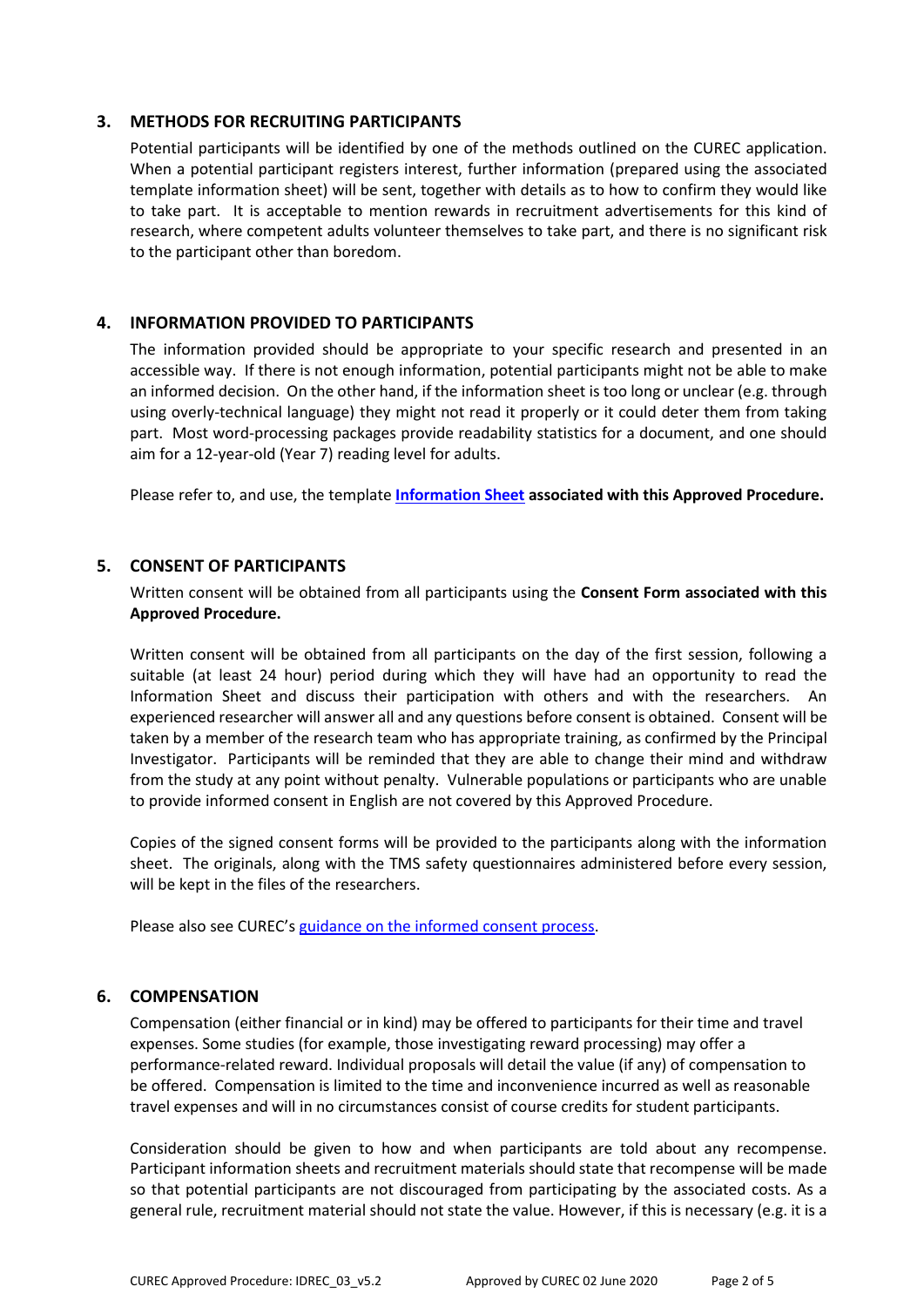requirement of a third-party recruiter), advertisements must not emphasise the value of the payment (for example, through the use of formatting). Further guidance is available within CUREC's Best [Practice Guidance 05 on Payments and incentives in research.](https://researchsupport.admin.ox.ac.uk/governance/ethics/resources/bpg)

# **7. POTENTIAL RISKS TO PARTICIPANTS/RESEARCHERS/OTHERS AND WHAT WILL BE DONE TO MINIMISE**

### **7.1 Risks to participants**

EEG recording has been used safely for many years, and we are aware of no cases of adverse events. EEG equipment comes from certified suppliers, who are obliged by law to adhere to published guidelines on electrical and mechanical safety (IEC-601).

During the session, participants are asked to indicate if they feel any discomfort, in which case the procedure is stopped. It is possible to pause the procedure if a participant needs to take a break or visit the bathroom, or if a fire alarm goes off.

Brain potentials vary widely from individual to individual. Researchers undertake not to make any judgemental comments on the type of brain potentials seen in individual participants, to avoid causing unnecessary anxiety. E.g. the researcher should not make a comment such as "you've only got very small brain responses".

One consideration for researchers is hygiene: the sensors, caps and instruments used to apply gel are soaked in a disinfectant solution after each use. In the majority of cases, participants wash their hair to remove gel at the end of the session, and freshly laundered towels are provided in each case.

### **7.2 Risks to researchers**

Again, the main way to avoid risk is to adhere to a regime of hygiene. Hands are washed after any contact with the scalp of a participant.

### **8. MONITORING AND REPORTING OF ADVERSE OR UNFORESEEN EVENTS**

If a participant should become unwell during the test session, the session will be terminated. Such a case would be reported in the Departmental Safety Book.

### **9. DATA MANAGEMENT AND PROTECTION**

The research must be conducted in accordance with the [University's Policy on the](hhttps://researchdata.ox.ac.uk/university-of-oxford-policy-on-the-management-of-data-supporting-research-outputs/) Management of [Data Supporting Research Outputs;](hhttps://researchdata.ox.ac.uk/university-of-oxford-policy-on-the-management-of-data-supporting-research-outputs/) CUREC's [Best Practice Guidance 09 on Data collection,](https://researchsupport.admin.ox.ac.uk/governance/ethics/resources/bpg)  [protection and management;](https://researchsupport.admin.ox.ac.uk/governance/ethics/resources/bpg) and Research Data Oxford's [guidance on data backup, storage and](https://researchdata.ox.ac.uk/home/managing-your-data-at-oxford/storage-and-backup)  [security.](https://researchdata.ox.ac.uk/home/managing-your-data-at-oxford/storage-and-backup)

Participants' informed consent must be obtained for participation in the study, which includes the collection, storage and retention of all data related to the study. Directly identifiable personal information held by the research team (such as contact details, consent forms and screening forms, which include name or other identifiers) must be held securely - either in paper format in lockable filing cabinets with access only by the University researchers, or in a password-protected database, on an encrypted machine or on a protected server. These should be servers provided by the University where the risks and access have been professionally managed. Other servers will require security assessment by University Information Security. Other research data (e.g., EEG files, behavioural reaction time files, questionnaires) must be labelled with a code number rather than a name or initials, and accessed via a password- and firewall-protected server.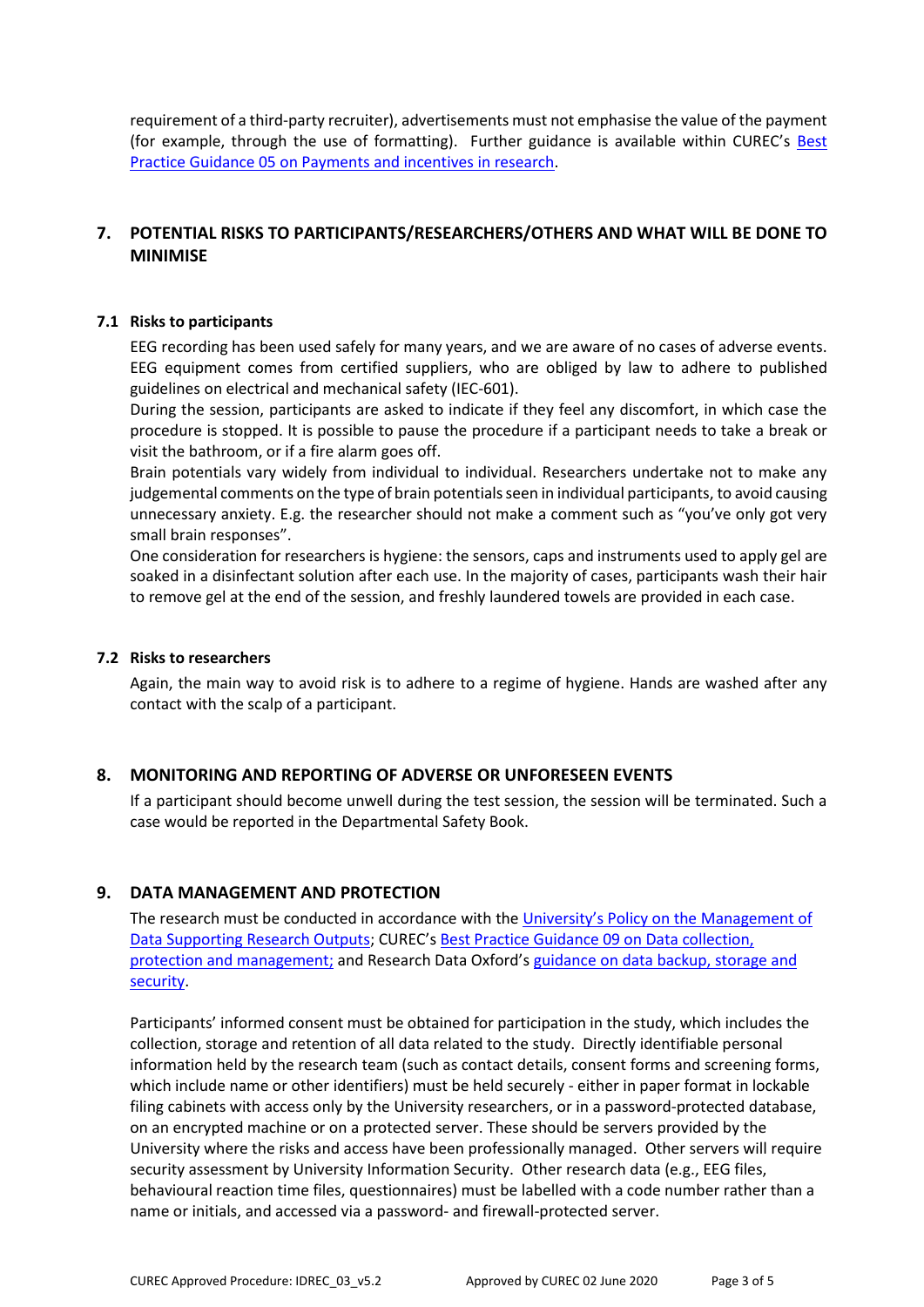The keys linking personal details to the codes used to label other research data may be kept in paper format in lockable filing cabinets with access only by the researchers, or in a password protected spreadsheet on University approved servers. The keys should be kept separately from other study data. Such keys should be destroyed as soon as no longer needed, as should other personal data (with due regard to University and other guidelines on data retention, e.g. of consent forms).

Contact details may be retained after the end of the research where the participant agrees to be contacted for future studies. These should be held separately from the study data, and a copy of the consent form retained as evidence of agreement to be contacted. For participants who do not wish to be contacted in the future, contact details will be destroyed as soon as possible after completion of their research participation. Personal and research data may be viewed by regulatory bodies and designated individuals within the University of Oxford for the purposes of monitoring and auditing the research with the written consent of the participant.

Anonymised data may be shared with other research institutions, including researchers outside of the UK and the EU, for use in other and future research studies. For detail on anonymisation, please refer to the Information Commissioner's Office (ICO) Code of Practice -'Anonymisation: managing [data protection risk](https://ico.org.uk/media/1061/anonymisation-code.pdf)', especially Appendix 2 and Annex 1.

Where data has been anonymised (all identifying information removed, including any linkage document), there is no limit as to how long this may be retained by the researchers. However, the period of retention should be stated on participant information.

### *Sharing of Data*

Research teams will be encouraged to make their data available for reuse and validation. In all cases, the data will be shared as openly as possible and as closed as necessary in order to protect the privacy of participants. Online repositories will be assessed by research teams for their appropriateness with regard to:

- the required treatment and de-identification of unique brain and biometric data in line with UK GDPR;
- control of how the data are accessed and re-used, including terms to protect the ongoing privacy of participants;
- required attribution of the data to the originating research team, the University and funding bodies;
- management of data withdrawal requests made by participants.

| Version<br>No. | <b>Significant Changes</b>                                                                    | Previous Version No. |
|----------------|-----------------------------------------------------------------------------------------------|----------------------|
| 3.0            | Retitled 'Approved Procedure' (previously 'Protocol').<br>Approved by CUREC, 19 November 2015 | N/A                  |
| 4.0            | Section 1 updated by members of Experimental Psychology to<br>reflect current practice        | 3.0                  |
| 4.1            | Updated hyperlinks for new CUREC website                                                      | 4.0                  |

### **10. CHANGE HISTORY**